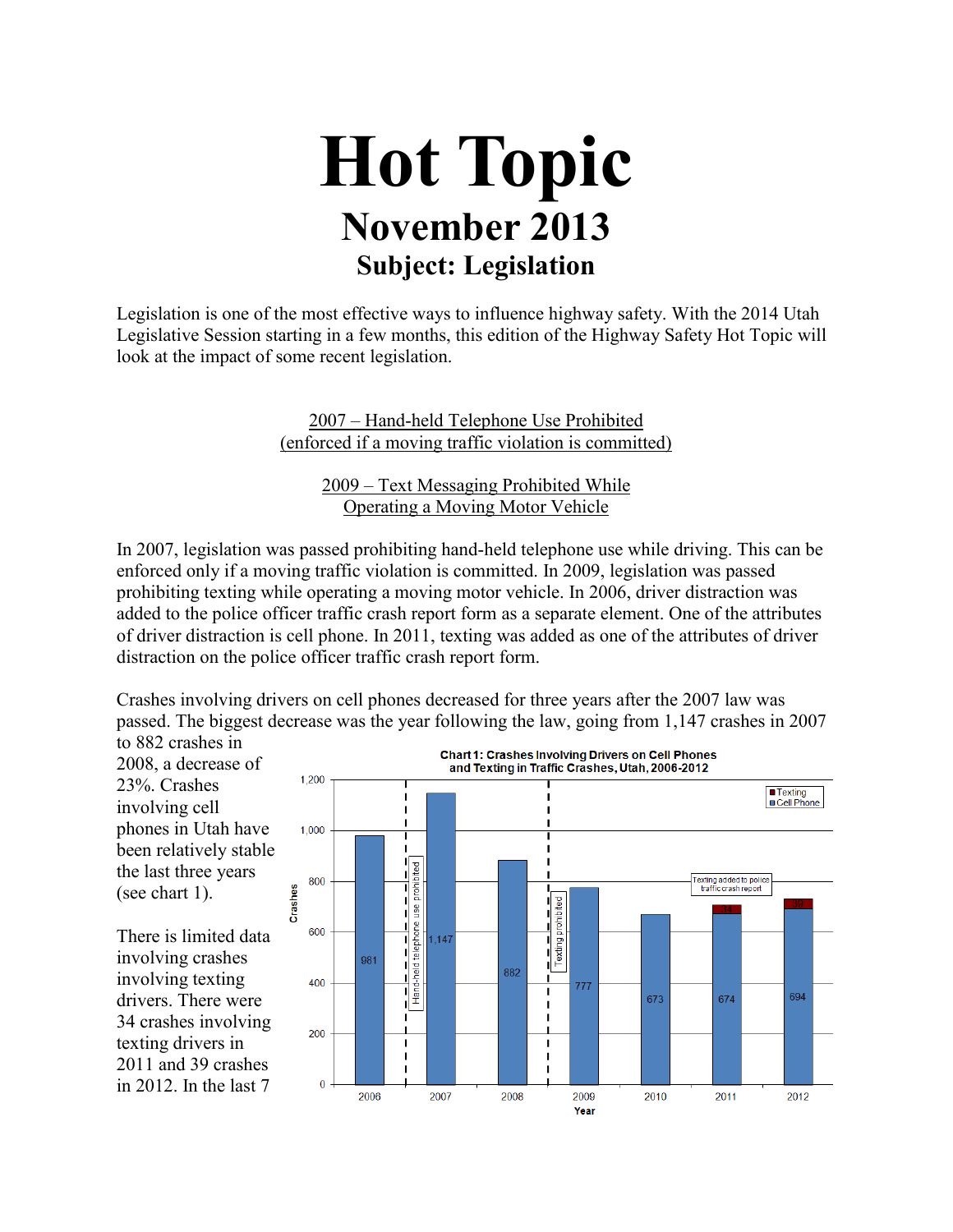years there have been 8 deaths involving texting drivers (see chart 2).

It appears that since passage of the 2007 legislation prohibiting handheld telephone use crashes involving distracted drivers on cell phones have decreased. Due to limited data on texting the impact of the 2009 legislation prohibiting text



messaging while operating a moving motor vehicle cannot be determined.

*Note: While these numbers are significant, they may not state the true size of the problem, since the identification of distraction and its role in the crash by law enforcement can be very difficult.*

## 2008 Booster Seat Law

In 2008, legislation passed that increased the age that children were required to use a child restraint device in motor vehicles from younger than four years of age to younger than eight years of age. The

law went into effect Chart 3: Booster Seat Use Among 4-7-Year-Olds in Traffic Crashes, Utah, 2004-2012 in May 2008. Since 65% the law impacted 58.2% 60% 56.5% occupants 4-7 years 53.5% 55% 51.0% that will be the focus 50%  $461%$ of this review. 45% Booster Seat Use 40%  $351$ 33.2% 337% 35% Increased age for child restraints<br>from 3 years to 7 years 29.8% I. 30% ı 25% 1  $20%$ п 15%  $10%$  $5%$  $0%$ 2004 2005 2006 2007 2008 2009 2010 2011 2012 years in crashes Year

Before the law there were several educational campaigns to increase booster seat use. These campaigns increased booster seat use among ages 4-7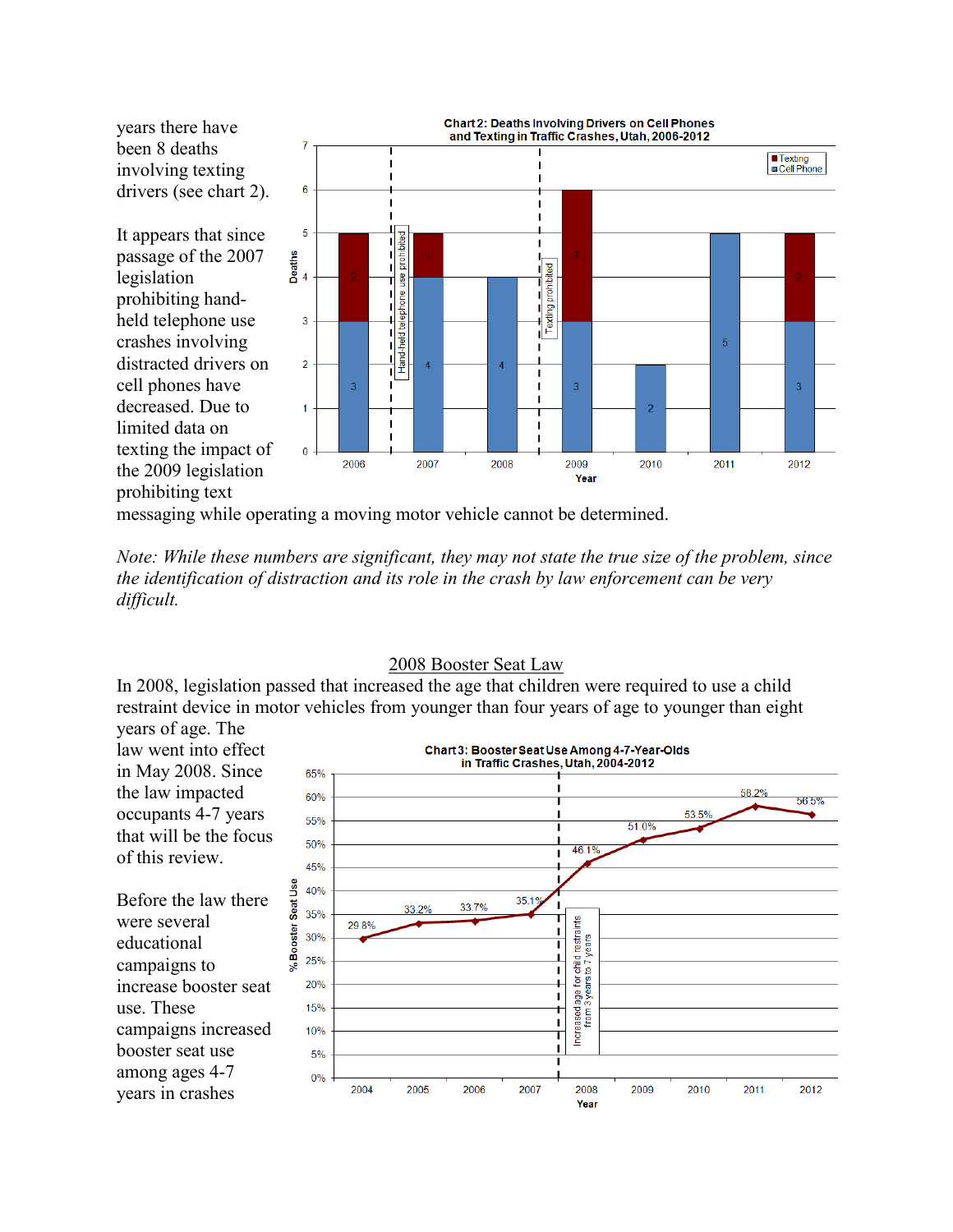slightly from 29.8% in 2004 to 35.1% in 2007. Booster seat use increased to 46.1% with the passage of the booster seat legislation in 2008. Booster seat use continued to increase the years following the law with a high of 58.2% booster seat use in crashes during 2011. The year 2012 saw the first drop in booster seat usage rates since legislation passed where use was 56.5% in crashes.

Even with the slight drop in 2012, booster seat use has increased 61% in traffic crashes among ages 4-7 years following passage of 2008 booster seat legislation (see chart 3).



People in crashes are categorized according to their injuries on a fivepoint scale, with a 1

given if they are not injured and a 5 given if they died. Children in booster seats in crashes have lower injury severity rates than those not in booster seats. The average injury severity rate for children not in booster seats was 1.22 compared to 1.16 for children in booster seats. This trend has continued since passage of the booster seat legislation (see chart 4). As more children are using booster seats, the number of child occupants injured in traffic crashes has decreased. In

2007 there were 524 child occupants injured in traffic crashes, this reduced to 430 in 2008 after passage of the booster seat legislation and continued to decrease to 393 in 2012 (see chart 5). Injuries have decreased among child occupants ages 4-7-years-old 25% since passage of the booster seat legislation.